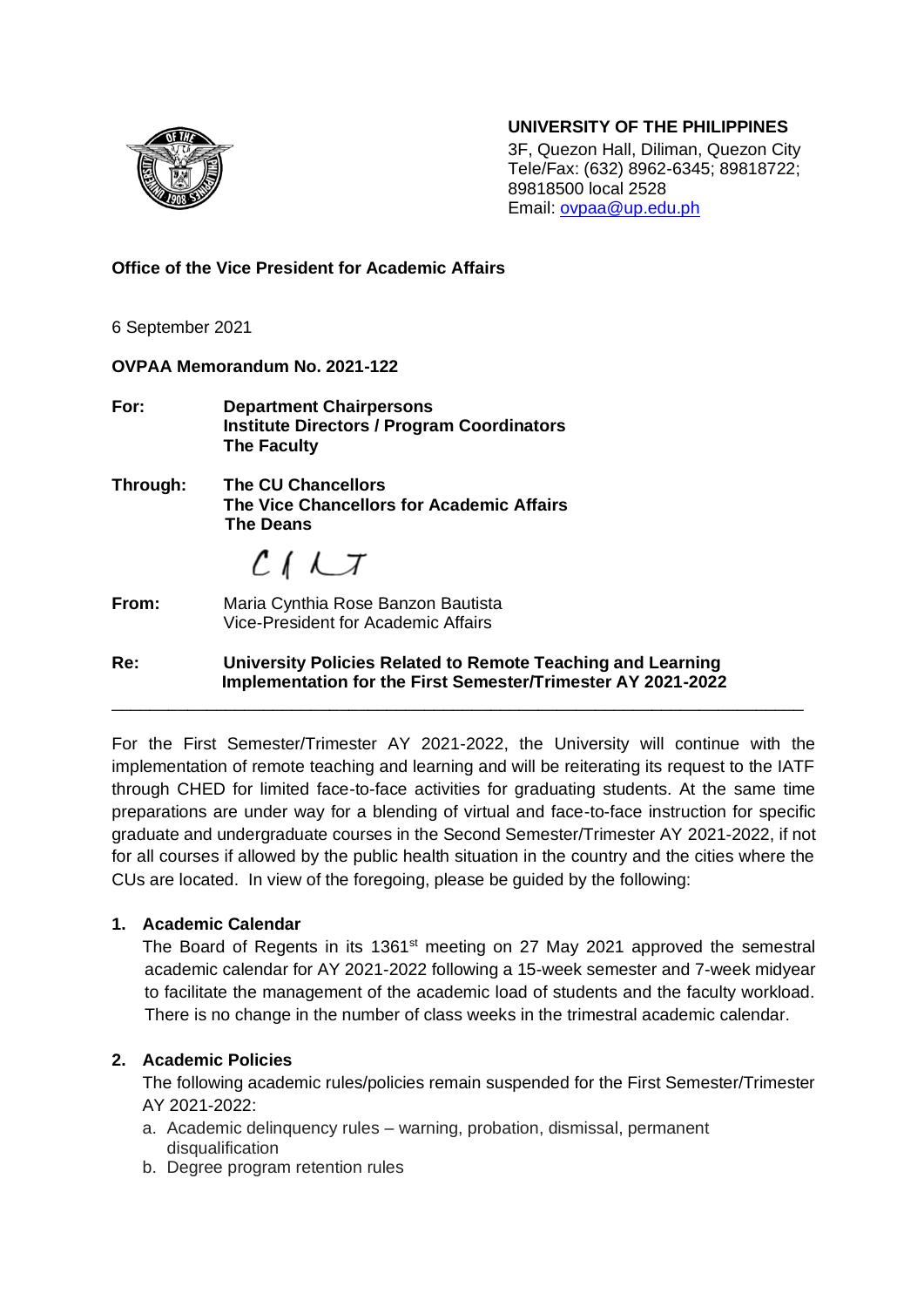c. Maximum Residence Rule (MRR)

## **3. Course Implementation**

### a. Stringent Deadlines

In view of the continuing extraordinary stress we are experiencing at this time, please give consideration on a case-to-case basis, to students who are unable to meet deadlines due to their difficult circumstances .

### b. Feedback

The faculty is reminded that one important aspect of learning is providing feedback to their students. Please make sure to:

- i. provide timely feedback through the learning platform/s or by email;
- ii. give timely responses to any email/message that students send;
- iii. reach out and consult students regarding their status; and
- iv. be available for consultation (faculty availability should be indicated in the course guides).

### c. Academic Requirements

It is imperative that course requirements be made clear to students at the start of classes and indicated in the course guide provided them. Urge students who seem unable to cope with their workload to seek advice from their adviser/instructor. They may opt to drop the course. As in the previous semester 'DRP' will be annotated in the Transcript of Records with "due to COVID-19 pandemic".

### d. Optional Attendance in Synchronous Classes

The faculty is reminded that **attendance in synchronous classes should not be required because of the current state of the country's internet infrastructure.** Recordings of the synchronous classes should be made available to the students for the whole semester. While assessment/graded activities may be done during class times, alternative arrangements for students who miss the same should be made.

e. Reading Break

The reading break allows students to catch up, focus and understand the course learning materials given them. They may do advance reading or simply take a break from grappling with heavy course demands, on the one hand, and a high level of COVID19-induced anxiety, on the other. For faculty members, this break may be a time to further reflect on adjustments to be made in course delivery and assessment, if any, or to rest from close monitoring of learning among their students. **During the Reading Week, there should be no synchronous sessions nor asynchronous activities or assessments. Deadlines for course requirements should also not be set on these dates.**

f. No Fail Policy

Since the COVID-19 pandemic has not abated, the no-fail policy remains in place during the First Semester/Trimester AY 2021-2022. A faculty member may DROP a student whose status is failing or whose performance is unsatisfactory, but **no student shall receive a grade of 4 or 5** for the First Semester/Trimester AY 2021-2022. As stated above, 'DRP' will be annotated in the Transcript of Records with "due to COVID-19 pandemic". Further, students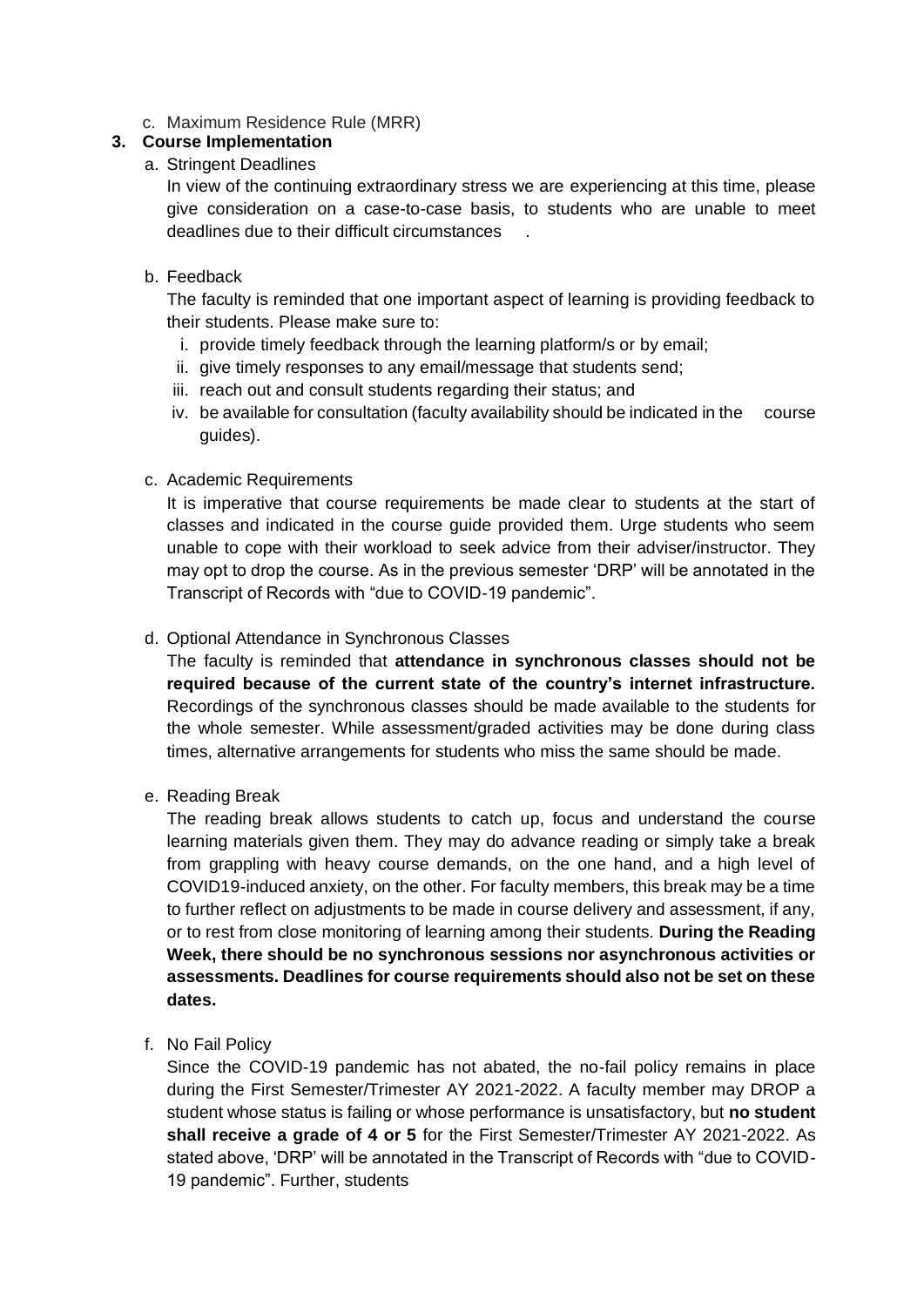- i. who never participated in class nor communicated with the course instructor/s may be given a DRP;
- ii. with incomplete requirements and failing standing shall be given an INC;
- iii. with incomplete requirements but failing standing even if they receive perfect score/s in their lacking requirement/s may be given a DRP;
- iv. with incomplete requirements but passing standing shall be given an INC;
- v. with complete requirements but failing standing shall be given a DRP;
- vi. with complete requirements and passing standing shall be given a final grade; and,
- vii. enrolled in courses such as laboratory, thesis, dissertation and others that require face-to-face activities for the completion of requirements will have their grades deferred in consonance with [OVPAA Memo 2021-19A](https://drive.google.com/file/d/1DtIG1uBqzaoHT4AL0M9OcJRY1sfqxWjG/view) unless alternatives are determined as provided by [OVPAA Memo 2021-57.](https://drive.google.com/file/d/1jz3UXtwV5GSHrDf2WvhN4xUVgOmB530N/view) In which case, a grade will be given.

An INC incurred for a course in the First Semester/Trimester AY 2021-2022 that is not completed within the prescription period of one year will remain an INC and the student will have to re-enroll the course if it is required in the student's curriculum. The INC in the transcript of records will be annotated with "due to COVID-19 pandemic". Should the student opt to re-enroll a course, for which s/he earned an INC, in the subsequent term and later decide to complete the INC during the prescription period, s/he should first drop the re-enrolled course.

Grades in the First Semester/Trimester are included in the computation of the general weighted average (GWA).

Faculty members are enjoined to exercise utmost prudence in using the DROP option for students in difficult circumstances due to the COVID-19 pandemic, who in their judgment, are nevertheless striving to meet academic requirements.

The "no fail policy" is not applicable in cases where the student has been found to be guilty of intellectual dishonesty. University procedures should be followed in processing student disciplinary cases.

#### g. Deadline for Dropping and Leave of Absence

The deadline for dropping and leave of absence, as specified in the approved academic calendar, will be followed this semester.

h. Class Size

Except in the UP Open University, the recommended class size is not to exceed 25 for an undergraduate course and 15 for a graduate course, subject to the nature of the course and the faculty resource of the academic unit.

i. Prerequisite

A student enrolled in a course in AY 2020-2021 that is a prerequisite to another shall be allowed to enroll in the latter course for credit in AY 2021-2022, despite having a grade of INC[. University policy on waiver of prerequisites](https://our.upd.edu.ph/files/acadinfo/PREREQUISITES%20TO%20COURSES.pdf) may be followed in evaluating enrollment in course/s where the prerequisite course/s has no grade or is DRP.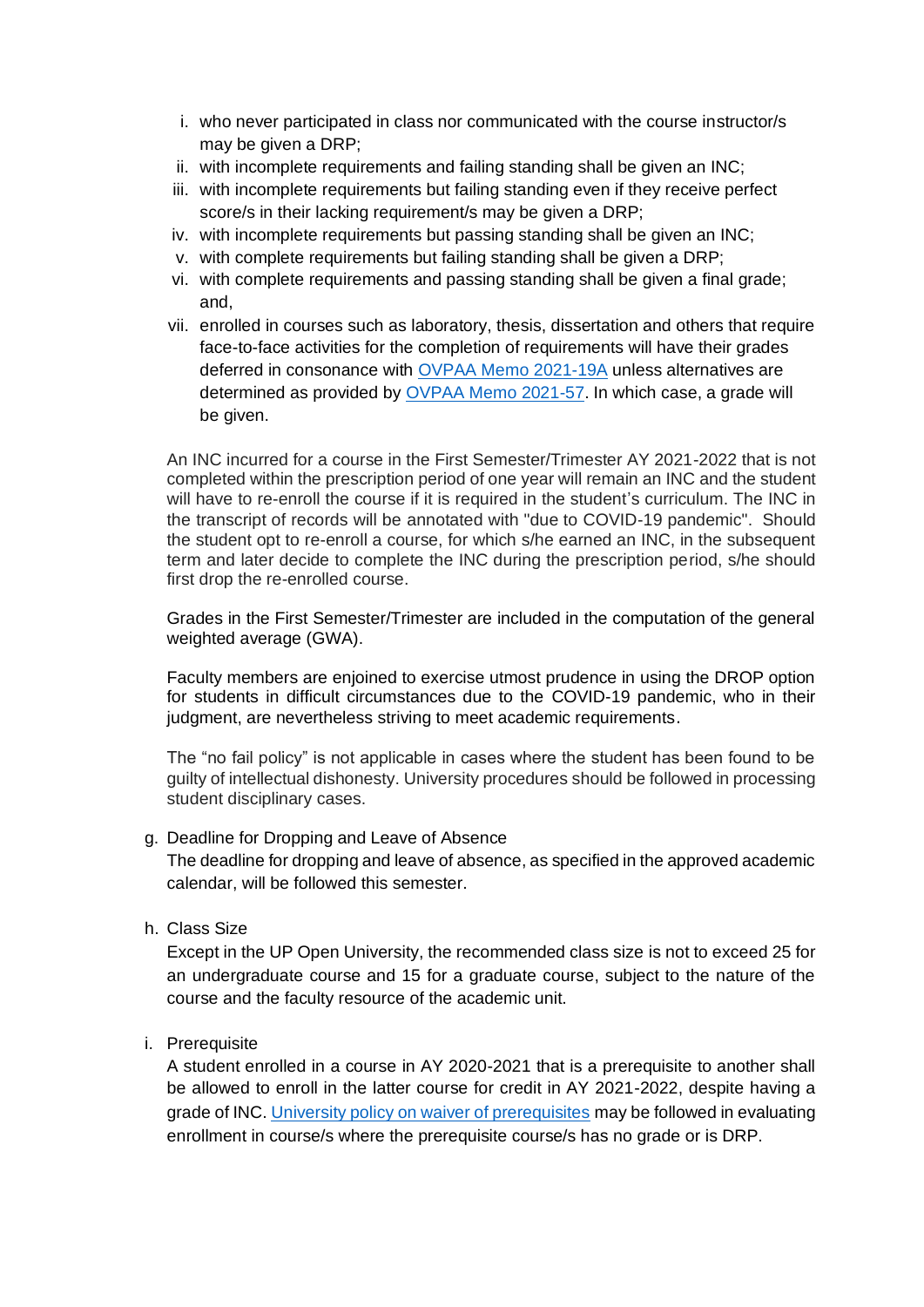#### j. Cross-registration

Given the remote mode of teaching and learning, students may be allowed to crossregister course/s in other CUs, or other Universities if allowed, even if they are enrolled in their home unit, subject to university procedure on cross-registration.

## k. Faculty and Student Load

As provided by Article 215 of the University Code, "Full-time members of the faculty and employees of the University shall be on duty for 40 hours during each week in accordance with a time schedule to be approved by the Chancellor." This is equivalent to 12-units total load credits that can be in the form of any combination of the following: teaching, research, administrative and extension load credit. Further, Article 221 of the University Code provides that "Each member of the faculty shall be available for consultation for at least 10 hours a week during regular office hours."

As approved by the Board of Regents in its 1361<sup>st</sup> meeting on 27 May 2021, 12 units of course load for undergraduate students is considered regular load for the First Semester/Trimester AY 2021-2022.

### **4. Suggested Notices and Statements**

Please remind students that the University espouses honor and excellence, and that academic integrity shall be upheld at all times. For reference on suggested notices and statements to enforce academic integrity and University policies on copyright, acceptable use and data privacy, please refer to [OVPAA Memo 2020-105.](https://drive.google.com/file/d/1oVq5Wy2Td1Ewx_ccYlLiBHboYbiUHlAv/view)

Additional guidance on copyright may be accessed in the [resources page](https://ttbdo.up.edu.ph/policies/copyright-guidelines/) of the UP System Technology Transfer and Business Development Office (TTBDO).

Also please remind students to refrain from uploading examination questions and other course documents in COURSE HERO, CHEGG or similar tutorial platforms. In response to the UP Systems' letter to Course Hero asking that all uploaded UP materials be deleted, Course Hero informed the University that it is unable to do so but will delete materials at the request of the affected faculty member or student who uploaded the material. Course Hero has responded positively to such individual requests.

#### **5. Others**

- a. The cap on the number of units taught by lecturers remains suspended for AY 2021- 2022, per 1361<sup>st</sup> BOR meeting on 2 June 2021.
- b. The appointment of faculty who are subject to the University policy on up-or-out or inor-out **for the first time by the end of the First Semester/Trimester AY 2021-2022** is extended until the end of the First Semester/Trimester AY 2022-2023. Requests for a waiver of the tenure rule for faculty members who were classified as up-or-out or inor-out in previous semesters, and for whom the University had extended their appointments until 31 December 2021, shall be made on a case-to-case basis.
- c. Lecturers are to be paid the corresponding hourly rate for the equivalent of a 16-week semestral load for AY 2021-2022.

OVPAA Memoranda related to implementation of remote teaching and learning may be accessed through the remote teaching and learning [website.](https://sites.google.com/up.edu.ph/gear-up-for-remote-learning/others/memoranda)